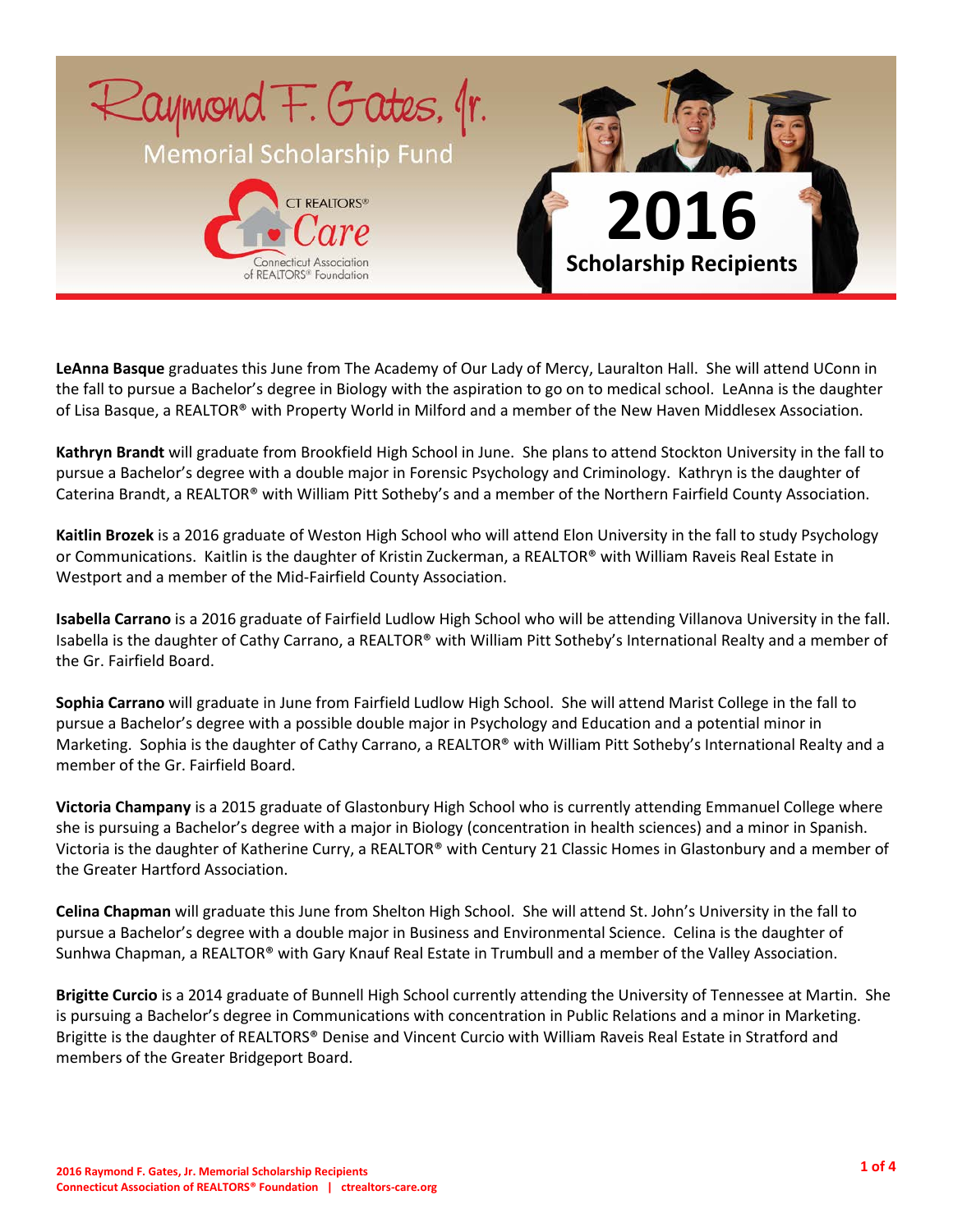**Tyler Dagnino** is a 2016 graduate of Greenwich High School who will attend Bucknell University in the fall to pursue a Bachelor's degree in Business from the Bucknell School of Management. Tyler is the son of Elizabeth Dagnino, a REALTOR® with Berkshire Hathaway Home Services New England Properties and a member of the Greenwich Association.

**Claire Domogala** is a 2015 graduate of Pomperaug High School who is pursuing a Master's degree at Philadelphia University. Her undergraduate major is Health Sciences with minors in Spanish and Childhood Trauma Studies. Claire is the daughter of Terri O'Brien, a REALTOR® with Lisa & Associates in Ansonia and a member of the Valley Association.

**Kelly Domogala** graduated in 2015 from Pomperaug High School. She is currently attending the University of Rhode Island pursuing a Bachelor's degree in Industrial and Systems Engineering with a minor in Spanish. Kelly is the daughter of Terri O'Brien, a REALTOR® with Lisa & Associates in Ansonia and a member of the Valley Association.

**Valerie Durkin** is a 2016 graduate of Farmington High School who is attending Quinnipiac University in the fall to pursue a Bachelor's degree in Nursing. Valerie is the daughter of Debbieann Durkin, a REALTOR® with Berarducci REALTORS® in Plainville and a member of the Mid-State Association.

**Jake Etienne** graduated from Portland High School in 2013 and currently attends Seton Hall University pursuing a Bachelor's degree in Secondary Education and History. Jake is the son of Sara Etienne, a REALTOR® with RE/MAX in Middletown and a member of the Greater Hartford Association.

**Christopher Fusco** is a 2016 graduate of Fairfield College Preparatory School who plans to attend College of the Holy Cross in the fall to obtain a Bachelor's degree, possibly in physics or 3-2 engineering dual degree programs. Christopher is the son of Ellen Fusco, a REALTOR® with William Pitt Sotheby's and a member of the Gr. Fairfield Board.

**Amanda Gervais** is a 2016 graduate of Ridgefield High School who will be attending UConn in the fall to pursue a Bachelor's degree in Cognitive Neuroscience. Amanda is the daughter of Paul Gervais, a REALTOR® with William Pitt Sotheby's International Realty and a member of the Ridgefield Board.

**Steven Gschwind** will graduate from Simsbury High School in June and plans to attend Penn State in the fall majoring in computer science, engineering and/or math. Steven is the son of Sheila Gschwind, a REALTOR® with Berkshire Hathaway Home Services New England Properties and a member of the Greater Hartford Association.

**Matthew Hausmann** graduated last year from Waterford High School and is currently attending UConn to obtain a degree in Athletic Training. Matthew is the son of Geoff and Susan Hausmann, both REALTORS® with RE/Max Alliance and members of the Eastern CT Association.

**John Hegarty** is the 2016 valedictorian of Brookfield High School who will attend Brown University in the fall to obtain a Bachelor's degree in Civil or Biological Engineering with a focus on Environmental Engineering. John is the son of James Hegarty, a REALTOR<sup>®</sup> with Hegarty & Company Real Estate and a member of the Northern Fairfield County Association.

**Teresa Hegarty** was the 2013 valedictorian of Brookfield High School who is attending the Massachusetts Institute of Technology (MIT) majoring in Sustainable Structural Engineering. Tess is the daughter of James Hegarty, a REALTOR® with Hegarty & Company Real Estate and a member of the Northern Fairfield County Association.

**Brent Heineman** is a 2014 graduate of Suffield High School who is currently attending Boston University pursuing a Bachelor's degree with a major in Biology (specialization in Cell/Molecular Biology and Genetics) and a minor in Public Health. Brent is the son of Greg Heineman, the Designated REALTOR® of Trend 2000 Real Estate in Enfield and a member of the Greater Hartford Association.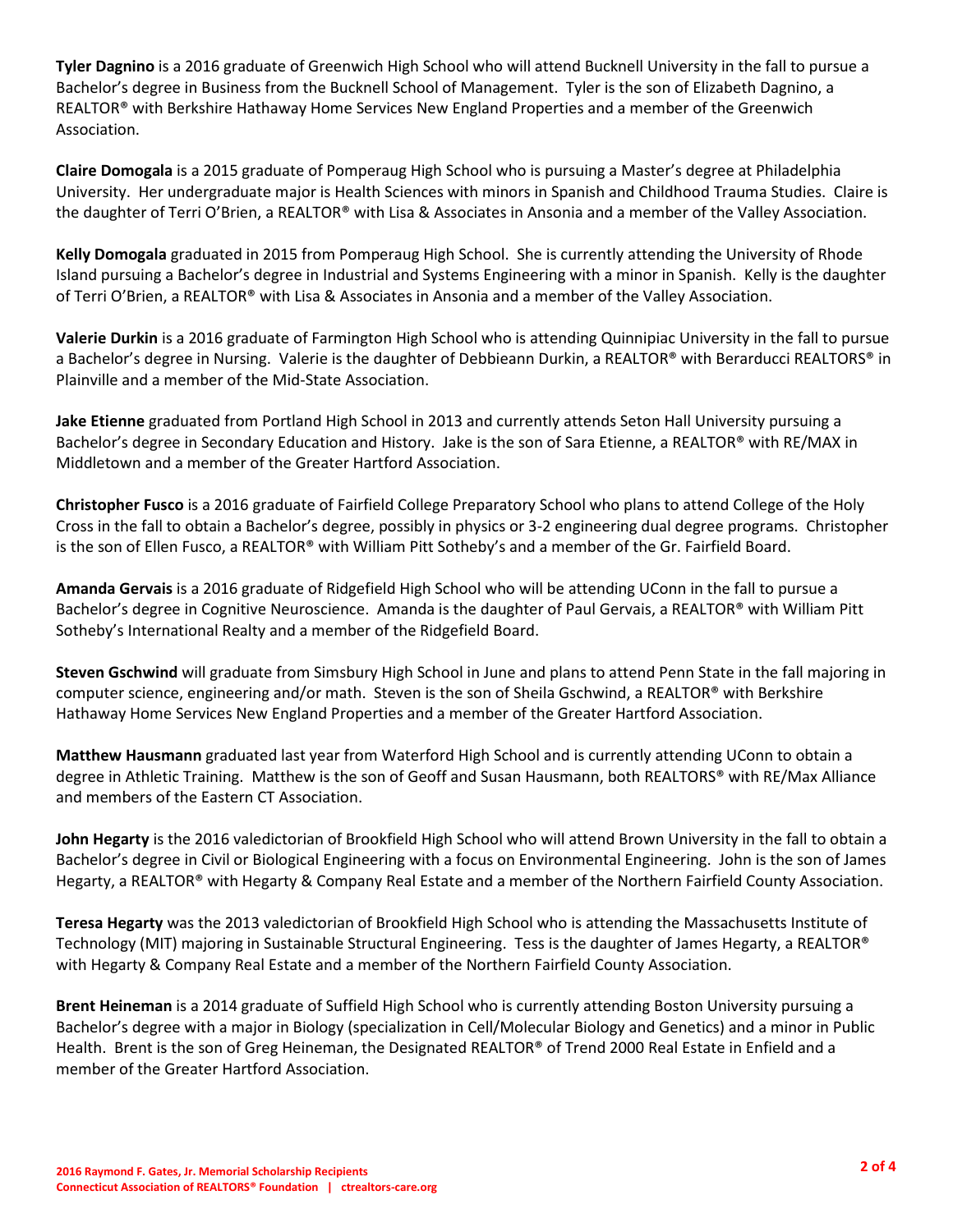**Davi Hertz** will graduate from Cheshire Academy in June and will attend Rhodes College in the fall. Davi is the daughter of Eileen Lashinsky, a REALTOR® with William Raveis Real Estate in Norwalk and a member of the Mid-Fairfield County Association.

**Caraline Higgins** graduates this June from Wilton High School. She will attend George Washington University in the fall where she will study communications, political sciences and international relations. Caraline is the daughter of Mary Bozzuti Higgins, a REALTOR® with William Pitt Sotheby's International Realty in Wilton and a member of the Mid-Fairfield County Association.

**Emma Jinno** will graduate from Greenwich High School this June and plans to attend Bucknell University in the fall to pursue a Bachelor's degree in Computer Engineering. Emma is the daughter of Yoshihisa Jinno, a REALTOR® with William Raveis and a member of the Greenwich Association.

**Madison Keith** will graduate from Fairfield Ludlowe High School this June. She is attending The University of North Carolina at Chapel Hill in the fall to pursue a Bachelor's degree in Pre-med. Madison is the daughter of Karin Keith, a REALTOR® with Berkshire Hathaway Home Services in Fairfield and a member of the Mid-Fairfield County Association.

**Matthew Lin** is a 2014 graduate of East Lyme High School currently attending the University of Connecticut where he majors in Biological Sciences with a minor in Chemistry. Matthew is the son of Ingrid Lin, a REALTOR® with William Raveis Real Estate and a member of the Eastern CT Association.

**Mary Markovitz** is a 2016 graduate of East Hampton High School. She will be attending Hunter College in the fall pursuing a Bachelor's degree with a double major in dance and mathematics. Mary is the daughter of James T. Markovitz, a REALTOR® with Century 21 AllPoints Realty in Hebron and a member of the Tri-County Alliance.

**Adam Mickiewicz** is a 2016 graduate of Staples High School who will attend the School of Visual Arts in the fall to obtain a Bachelor's degree in Animation. Adam is the son of Toni Mickiewicz, a REALTOR® with William Raveis Real Estate in Westport and a member of the Mid-Fairfield County Association.

**Mishil Nana** graduates this June from Wilton High School and will attend UConn in the fall where he will study Physiology and Neurobiology. Mishil is the son of Nishma Nana, a REALTOR® with William Pitt Sotheby's in Wilton and a member of the Mid-Fairfield County Association.

**Benjamin Papsun** will graduate this June from North Haven High School. He will attend Vassar College in the fall to pursue a Bachelor's degree, most likely in Music, English or Political Science. Benjamin is the son of Albert J. Papsun, a REALTOR® with William Raveis Real Estate in Cheshire and a member of the New Haven Middlesex Association.

**Sarah Papsun** graduated from North Haven High School in 2014 and is currently attending Emerson College pursuing her Bachelor's degree in Marketing Communications with a minor in African American Studies. Sarah is the daughter of Albert J. Papsun, a REALTOR® with William Raveis Real Estate in Cheshire and a member of the New Haven Middlesex Association.

**Cullen Scheer** is a 2016 graduate of Ridgefield High School who will be attending Clarkson University in the fall where he will major in Aerospace/Aeronautical Engineering and participate in the Air Force ROTC. Cullen is the son Alttara Scheer, a REALTOR® with William Raveis Real Estate and a member of the Ridgefield Board.

**Mehak Sharma** will graduate from Glastonbury High School in June. She plans to attend the UConn Honors Program in the fall to obtain a degree in Biology (Pre-med track). Mehak is the daughter of Deepak Sharma, a REALTOR® with Executive Real Estate in Glastonbury and a member of the Greater Hartford Association.